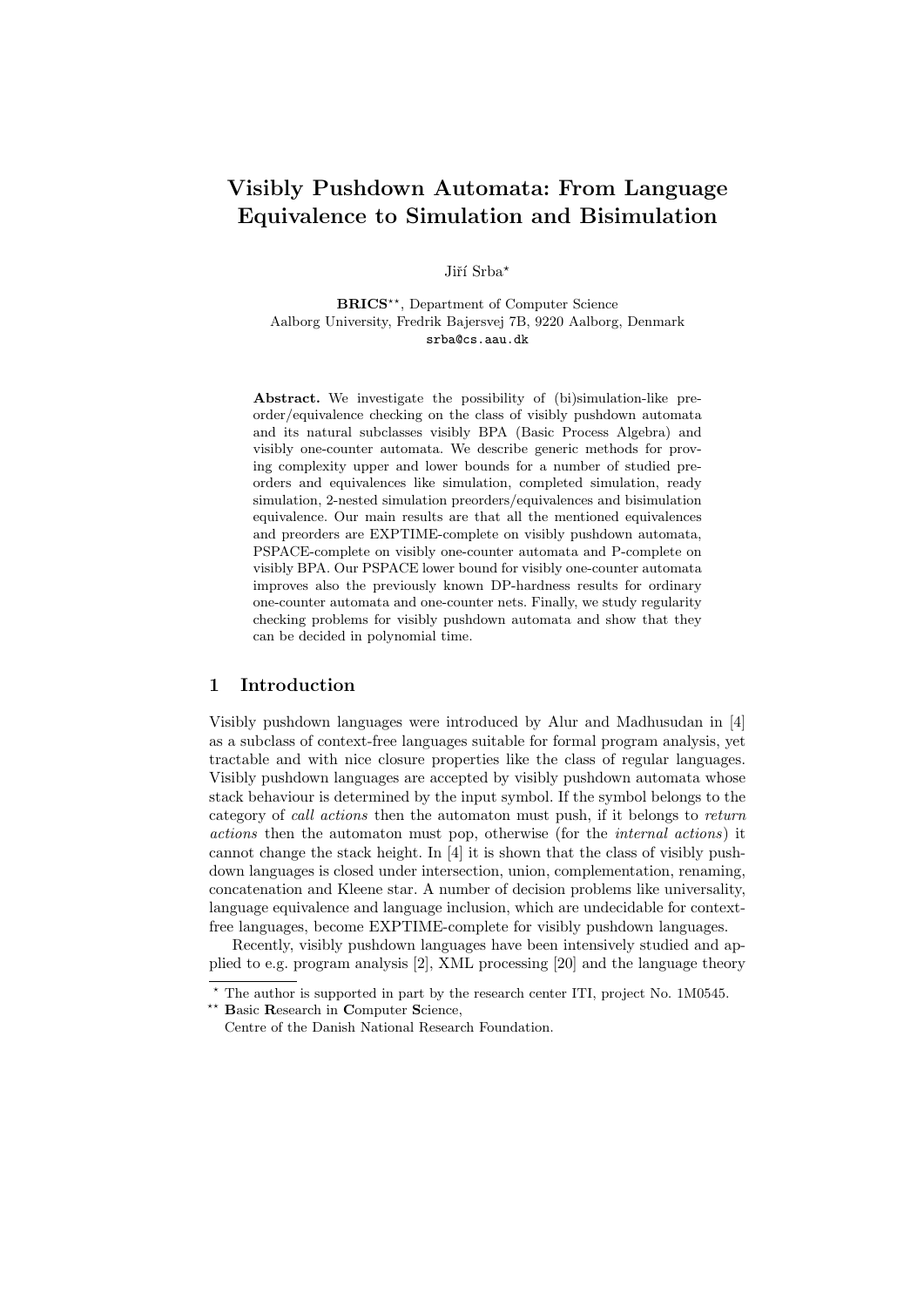of this class has been further investigated in [3, 6]. Some recent results show for example the application of a variant of vPDA for proving decidability of contextual equivalence (and other problems) for the third-order fragment of Idealized Algol [18].

In this paper we study visibly pushdown automata from a different perspective. Rather than as language acceptors, we consider visibly pushdown automata as devices that generate infinite-state labelled graphs and we study the questions of decidability of behavioral equivalences and preorders on this class. Our results confirm the tractability of a number of verification problems for visibly pushdown automata.

We prove EXPTIME-completeness of equivalence checking on visibly pushdown automata (vPDA) for practically all preorders and equivalences between simulation preorder and bisimulation equivalence that have been studied in the literature (our focus includes simulation, completed simulation, ready simulation, 2-nested simulation and bisimulation). We then study two natural (and incomparable) subclasses of visibly pushdown automata: visibly basic process algebra (vBPA) and visibly one-counter automata (v1CA). In case of v1CA we demonstrate PSPACE-completeness of the preorder/equivalence checking problems and in case of vBPA even P-completeness. For vBPA we provide also a direct reduction of the studied problems to equivalence checking on finite-state systems, hence the fast algorithms already developed for systems with finitely many reachable states can be directly used. All the mentioned upper bounds are matched by the corresponding lower bounds. The PSPACE-hardness proof for v1CA moreover improves the currently known DP lower bounds [13] for equivalence checking problems on ordinary one-counter automata and one-counter nets and some other problems (see Remark 2). Finally, we consider regularity checking for visibly pushdown automata and show P-completeness for vPDA and vBPA, and NL-completeness for v1CA w.r.t. all equivalences between trace equivalence and isomorphism of labelled transition systems.

Related work. The main reason why many problems for visibly pushdown languages become tractable is, as observed in [4], that a pair of visibly pushdown automata can be synchronized in a similar fashion as finite automata. We use this idea to construct, for a given pair of vPDA processes, a single pushdown automaton where we in a particular way encode the behaviour of both input processes so that they can alternate in performing their moves. This is done in such a way that the question of equality of the input processes w.r.t. a given preorder/equivalence can be tested by asking about the validity of particular (and fixed) modal  $\mu$ -calculus formulae on the single pushdown process. A similar result of reducing weak simulation between a pushdown process and a finitestate process (and vice versa) to the model checking problem appeared in [17]. We generalize these ideas to cover preorders/equivalences between two visibly pushdown processes and provide a generic proof for all the equivalence checking problems. The technical details of our construction are different from [17] and in particular our construction works immediately also for vBPA (as the necessary bookkeeping is stored in the stack alphabet). As a result we thus show how to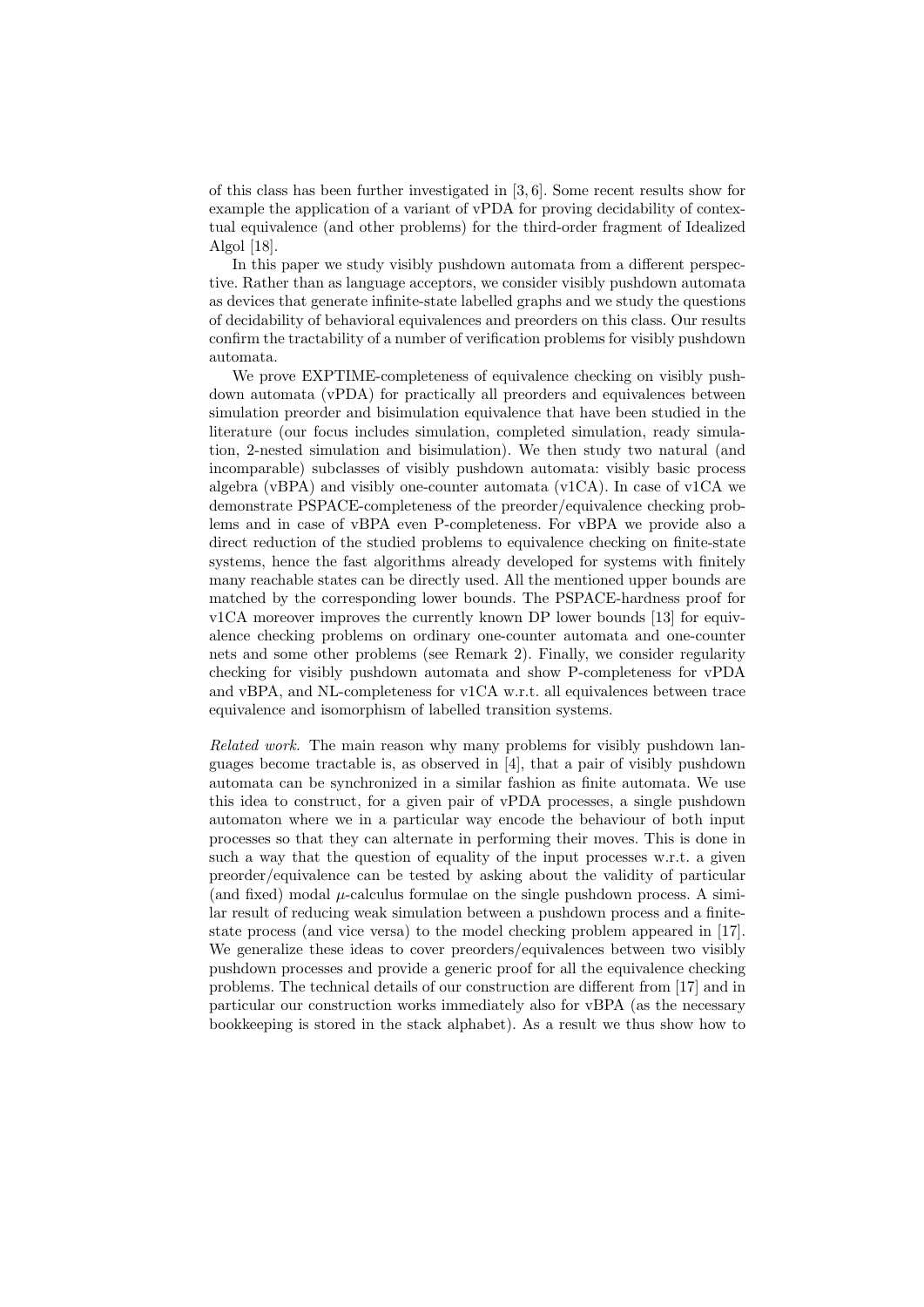handle essentially any so far studied equivalence/preorder between simulation and bisimulation in a uniform way for vPDA, vBPA as well as for v1CA.

In [6] the authors study language regularity problems for visibly pushdown automata. Their line of research is orthogonal to ours because they define a visibly pushdown automaton as regular if it is language equivalent to some visibly one-counter automaton. We study the regularity problems in the context of the standard definitions from the concurrency theory, i.e., whether for a given vPDA process there is a behaviorally equivalent finite-state system. Though, as remarked in more detail in the conclusion, questions of finding an equivalent v1CA and in particular vBPA for a given vPDA could be also interesting to investigate.

Note: full version of this paper will appear as BRICS technical report.

### 2 Definitions

A labelled transition system (LTS) is a triple  $(S, \mathcal{A}ct, \longrightarrow)$  where S is the set of states (or processes), Act is the set of labels (or actions), and  $\longrightarrow \subseteq S \times \mathcal{A}ct \times S$ is the transition relation; for each  $a \in \mathcal{A}ct$ , we view  $\stackrel{a'}{\longrightarrow}$  as a binary relation on S where  $s \stackrel{a}{\longrightarrow} s'$  iff  $(s, a, s') \in \longrightarrow$ . The notation can be naturally extended to  $s \stackrel{w}{\longrightarrow} s'$  for finite sequences of actions  $w \in \mathcal{A}ct^*$ . For a process  $s \in S$  we define the set of its *initial actions* by  $I(s) \stackrel{\text{def}}{=} \{a \in \mathcal{A}ct \mid \exists s' \in S. \ s \stackrel{a}{\longrightarrow} s'\}.$ 

We shall now define the studied equivalences/preorders which are between simulation and bisimilarity. Given an LTS  $(S, \mathcal{A}ct, \longrightarrow)$ , a binary relation  $R \subseteq$  $S \times S$  is a

- simulation iff for each  $(s,t) \in R$ ,  $a \in \mathcal{A}ct$ , and s' such that  $s \stackrel{a}{\longrightarrow} s'$  there is t' such that  $t \stackrel{a}{\longrightarrow} t'$  and  $(s', t') \in R$ ,
- completed simulation iff R is a simulation and moreover for each  $(s, t) \in R$ it holds that  $I(s) = \emptyset$  if and only if  $I(t) = \emptyset$ ,
- ready simulation iff R is a simulation and moreover for each  $(s, t) \in R$  it holds that  $I(s) = I(t)$ ,
- 2-nested simulation iff R is a simulation and moreover  $R^{-1}$  ⊆ R, and
- bisimulation iff R is a simulation and moreover  $R^{-1} = R$ .

We write  $s \subseteq_s t$  if there is a simulation R such that  $(s, t) \in R$ ,  $s \subseteq_{cs} t$  if there is a completed simulation R such that  $(s, t) \in R$ ,  $s \sqsubseteq_{rs} t$  if there is a ready simulation R such that  $(s, t) \in R$ ,  $s \sqsubset_{2s} t$  if there is a 2-nested simulation R such that  $(s, t) \in R$ ,  $s \sim t$  if there is a bisimulation R such that  $(s, t) \in R$ . The relations are called the corresponding preorders (except for bisimilarity, which is already an equivalence). For a preorder  $\subseteq \in \{\subseteq_s, \subseteq_{cs}, \subseteq_{rs}, \subseteq_{2s}\}$  we define the corresponding equivalence by  $s = t$  iff  $s \sqsubseteq t$  and  $t \sqsubseteq s$ . We remind the reader of the fact that  $\sim \subseteq \sqsubseteq_{2s} \subseteq \sqsubseteq_{rs} \subseteq \sqsubseteq_{cs} \subseteq \sqsubseteq_s$  and  $\sim \subseteq =_{2s} \subseteq \sqsubseteq_{rs} \subseteq \sqsubseteq_{cs} \subseteq \sqsubseteq_s$  and all inclusions are strict.

We shall use a standard game-theoretic characterization of (bi)similarity. A bisimulation game on a pair of processes  $(s_1, t_1)$  is a two-player game between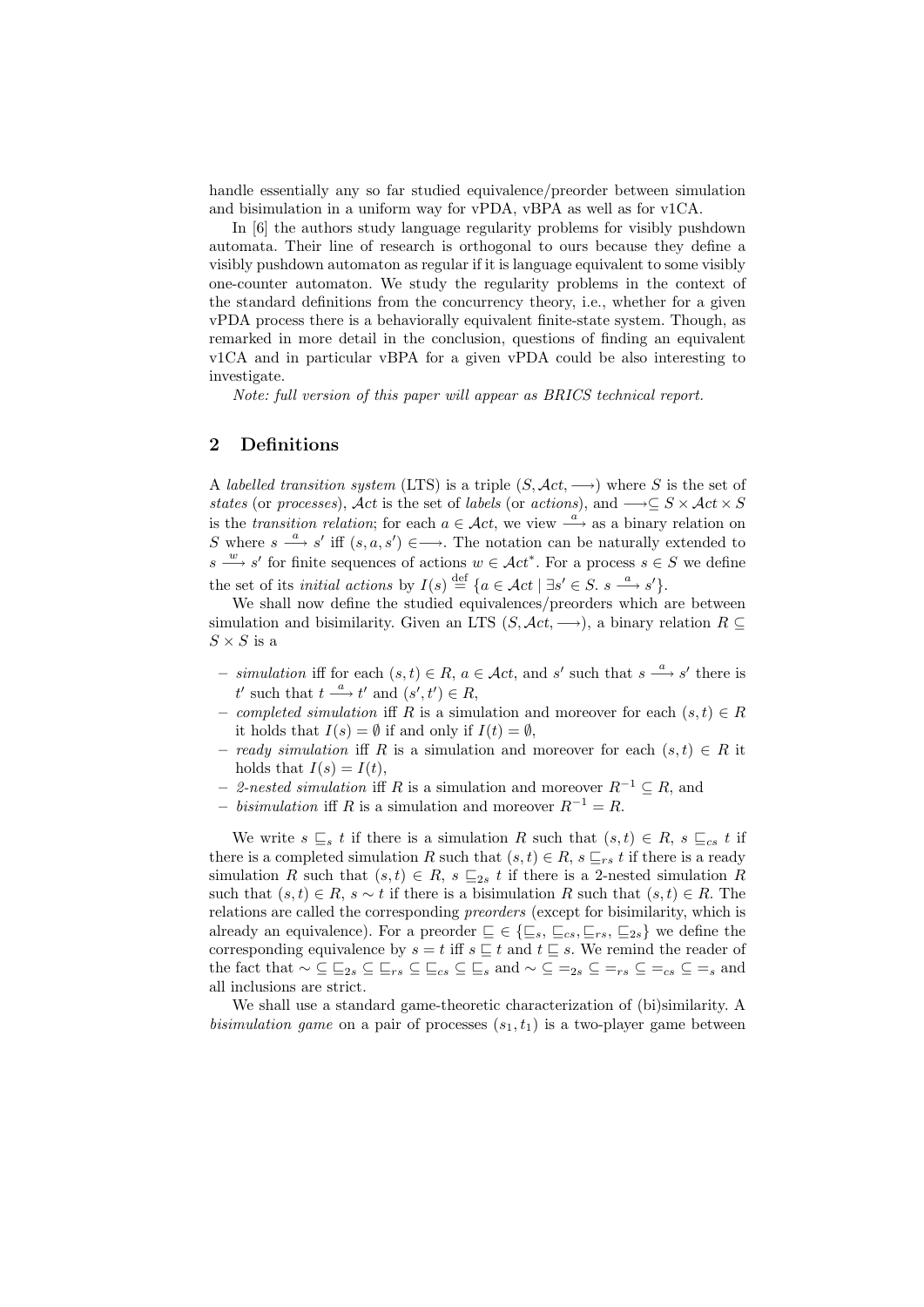Attacker and Defender. The game is played in rounds on pairs of states from  $S \times S$ . In each round the players change the *current pair of states*  $(s, t)$  (initially  $s = s_1$  and  $t = t_1$ ) according to the following rule:

- 1. Attacker chooses either s or t,  $a \in \mathcal{A}ct$  and performs a move  $s \stackrel{a}{\longrightarrow} s'$ or  $t \xrightarrow{a} t'.$
- 2. Defender responds by choosing the opposite process (either  $t$  or  $s$ ) and performs a move  $t \stackrel{a}{\longrightarrow} t'$  or  $s \stackrel{a}{\longrightarrow} s'$  under the same action a.
- 3. The pair  $(s', t')$  becomes the (new) current pair of states.

A play (of the bisimulation game) is a sequence of pairs of processes formed by the players according to the rules mentioned above. A play is finite iff one of the players gets stuck (cannot make a move); the player who got stuck lost the play and the other player is the winner. If the play is infinite then Defender is the winner.

We use the following standard fact.

**Proposition 1.** It holds that  $s \sim t$  iff Defender has a winning strategy in the bisimulation game starting with the pair  $(s, t)$ , and s  $\sim t$  iff Attacker has a winning strategy in the corresponding game.

The rules of the bisimulation game can be easily modified in order to capture the other equivalences/preorders.

In the simulation preorder game, Attacker is restricted to attack only from the (left-hand side) process s. In the simulation equivalence game, Attacker can first choose a side (either s or t) but after that he is not allowed to change the side any more. Completed/ready simulation game has the same rules as the simulation game but Defender is moreover losing in any configuration which brakes the extra condition imposed by the definition (i.e.  $s$  and  $t$  should have the same set of initial actions in case of ready simulation, and their sets of initial actions should be both empty at the same time in case of completed simulation). Finally, in the 2-nested simulation preorder game, Attacker starts playing from the left-hand side process s and at most once during the play he is allowed to switch sides (the soundness follows from the characterization provided in [1]). In the 2-nested simulation equivalence game, Attacker can initially choose any side but he is still restricted that he can change sides at most once during the play.

We shall now define the model of pushdown automata. Let  $\mathcal{A}ct$  be a finite set of actions, let  $\Gamma$  be a finite set of stack symbols and let  $Q$  be a finite set of control states. We assume that the sets  $\mathcal{A}ct$ ,  $\Gamma$  and  $\mathcal Q$  are pairwise disjoint. A pushdown automaton (PDA) over the set of actions  $\mathcal{A}ct$ , stack alphabet  $\Gamma$  and control states Q is a finite set  $\Delta$  of rules of the form  $pX \stackrel{a}{\longrightarrow} q\alpha$  where  $p, q \in Q$ ,  $a \in \mathcal{A}ct, X \in \Gamma$  and  $\alpha \in \Gamma^*$ .

A PDA  $\Delta$  determines a labelled transition system  $T(\Delta) = (S, Act, \rightarrow)$ where the states are configurations of the form state×stack (i.e.  $S = Q \times \Gamma^*$  and configurations like  $(p, \alpha)$  are usually written as  $p\alpha$  where the top of the stack  $\alpha$  is by agreement on the left) and the transition relation is determined by the following prefix rewriting rule.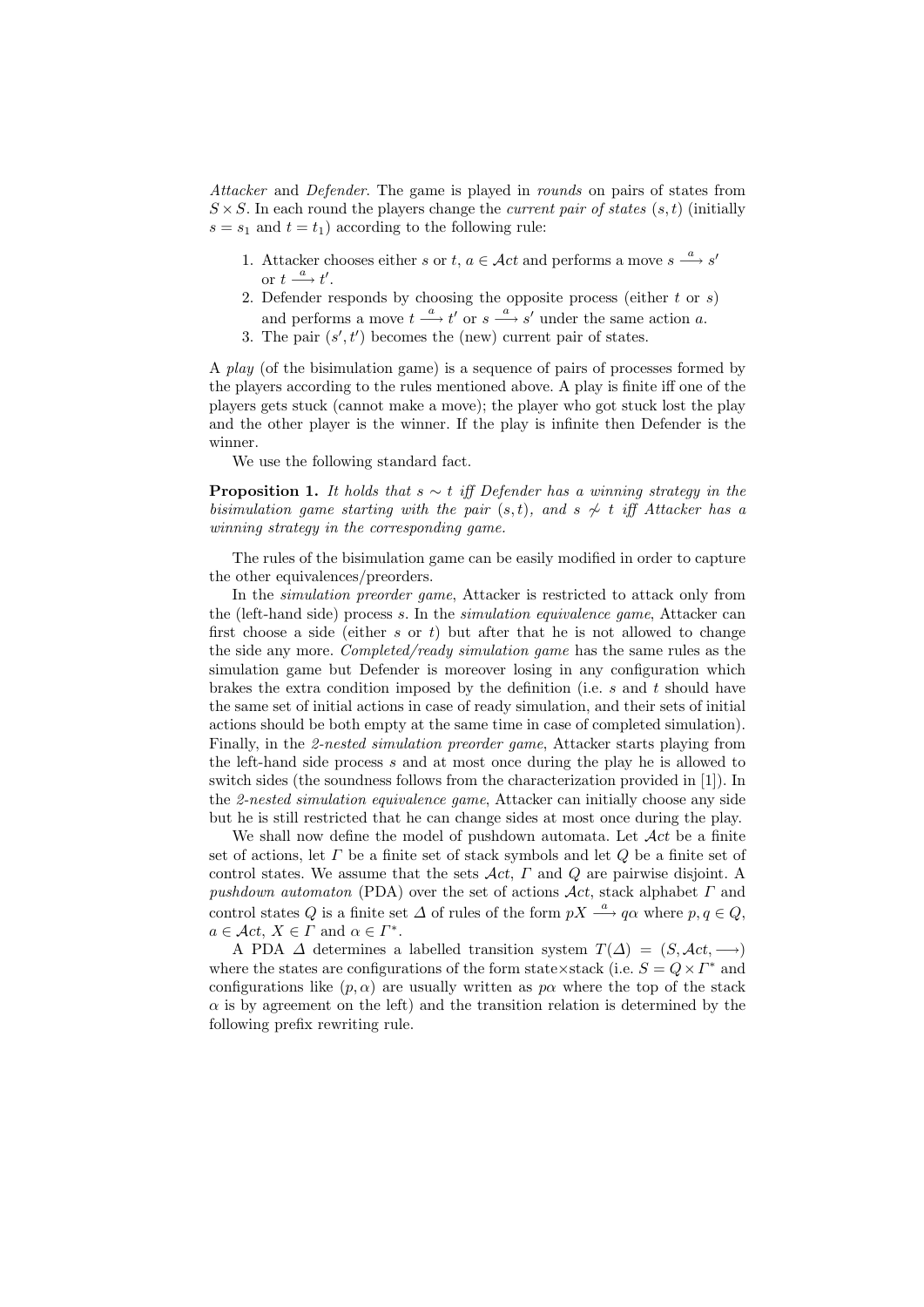$$
\frac{(pX \xrightarrow{a} q\alpha) \in \Delta, \ \gamma \in \Gamma^*}{pX\gamma \xrightarrow{a} q\alpha\gamma}
$$

A pushdown automaton is called BPA for Basic Process Algebra if the set of control states is a singleton set  $(|Q| = 1)$ . In this case we usually omit the control state from the rules and configurations.

A pushdown automaton is called 1CA for one-counter automaton if the stack alphabet consists of two symbols only,  $\Gamma = \{I, Z\}$ , and every rule is of the form  $pI \stackrel{a}{\longrightarrow} q\alpha$  or  $pZ \stackrel{a}{\longrightarrow} q\alpha Z$ , where  $\alpha \in \{I\}^*$ . This means that every configuration reachable from  $pZ$  is of the form  $pI<sup>n</sup>Z$  where  $I<sup>n</sup>$  stands for a sequence of n symbols  $I$  and  $Z$  corresponds to the bottom of the stack (the value zero). We shall simply denote such a configuration by  $p(n)$  and say that it represents the counter value n.

Assume that  $\mathcal{A}ct = \mathcal{A}ct_c \cup \mathcal{A}ct_r \cup \mathcal{A}ct_i$  is partitioned into a disjoint union of finite sets of call, return and internal actions, respectively. A visibly pushdown automaton (vPDA) is a PDA which, for every rule  $pX \stackrel{a}{\longrightarrow} q\alpha$ , satisfies additional three requirements (where  $|\alpha|$  stands for the length of  $\alpha$ ):

- if  $a \in \mathcal{A}ct_c$  then  $|\alpha| = 2$  (call),
- if  $a \in \mathcal{A}ct_r$  then  $|\alpha| = 0$  (return), and
- if  $a \in \mathcal{A}ct_i$  then  $|\alpha|=1$  (internal).

Hence in vPDA the type of the input action determines the change in the height of the stack (call by  $+1$ , return by  $-1$ , internal by 0).

The classes of visibly basic process algebra (vBPA) and visibly one-counter automata (v1CA) are defined analogously.

Remark 1. For internal actions we allow to modify also the top of the stack. This model (for vPDA) can be easily seen to be equivalent to the standard one (as introduced in [4]) where the top of the stack does not change under internal actions. However, when we consider the subclass vBPA, the possibility of changing the top of the stack under internal actions significantly increases the descriptive power of the formalism. Unlike in [4], we do not allow to perform return actions on the empty stack.

The question we are interested in is: given a vPDA (or vBPA, or v1CA) and two of its initial configurations  $pX$  and  $qY$ , can we algorithmically decide whether  $pX$  and  $qY$  are equal with respect to a given preorder/equivalence and if yes, what is the complexity?

## 3 Decidability of Preorder/Equivalence Checking

#### 3.1 Visibly Pushdown Automata

We shall now study preorder/equivalence checking problems on the class of visibly pushdown automata. We prove the decidability by reducing the problems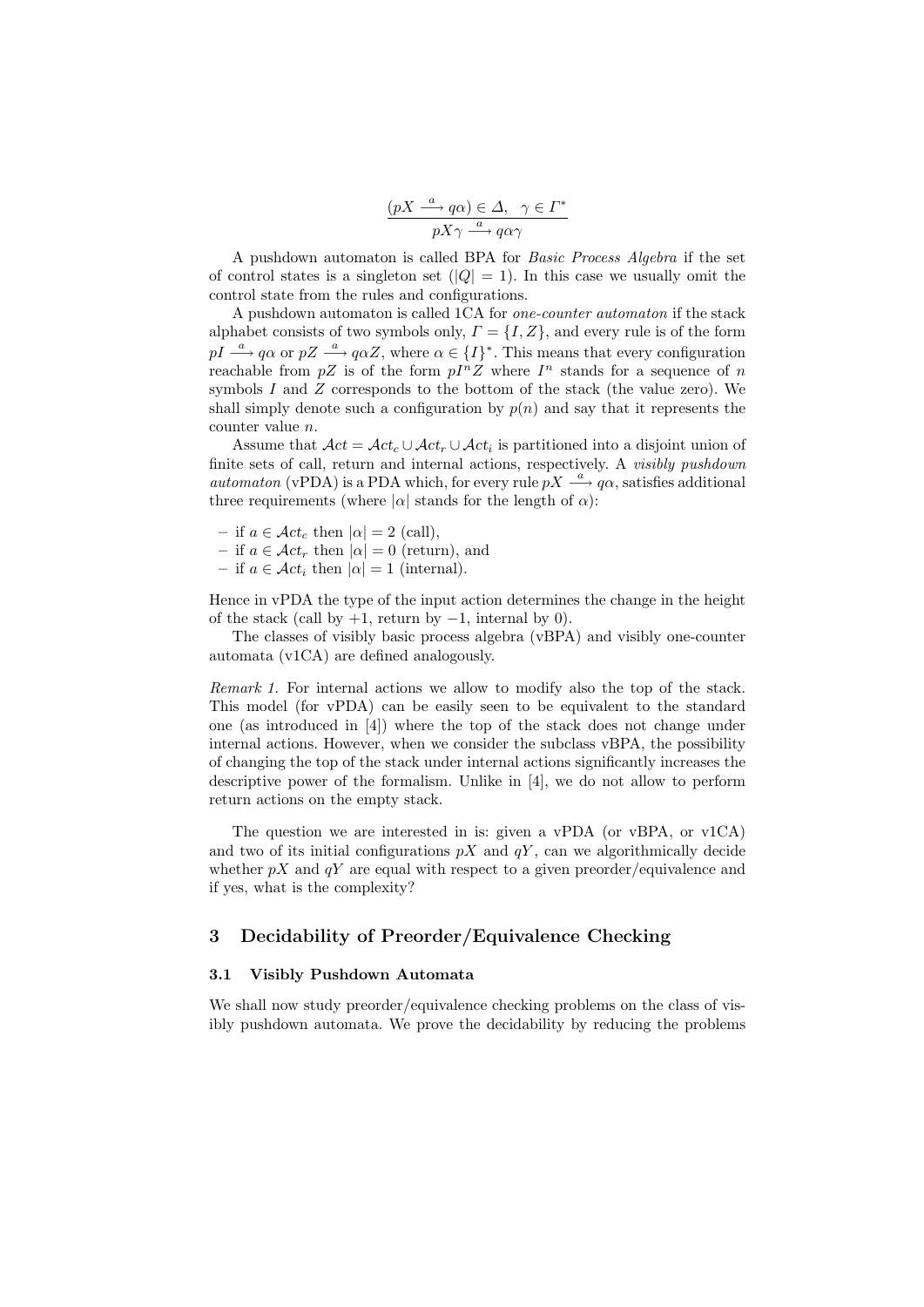to model checking of an ordinary pushdown system against a fixed  $\mu$ -calculus formula.

Let  $\Delta$  be a vPDA over the set of actions  $\mathcal{A}ct = \mathcal{A}ct_c \cup \mathcal{A}ct_r \cup \mathcal{A}ct_i$ , stack alphabet  $\Gamma$  and control states  $Q$ . We shall construct a PDA  $\Delta'$  over the actions  $\mathcal{A}ct' \stackrel{\text{def}}{=} \mathcal{A}ct\cup \overline{\mathcal{A}ct}\cup \{\ell, r\}$  where  $\overline{\mathcal{A}ct} \stackrel{\text{def}}{=} {\overline{a} \mid a \in \mathcal{A}ct\},\text{stack alphabet } \Gamma' \stackrel{\text{def}}{=} G \times G$ where  $G \stackrel{\text{def}}{=} \Gamma \cup (\Gamma \times \Gamma) \cup (\Gamma \times \mathcal{A}ct) \cup \{\epsilon\},\$  and control states  $Q' \stackrel{\text{def}}{=} Q \times Q$ . For notational convenience, elements  $(X, a) \in \Gamma \times \mathcal{A}$ ct will be written simply as  $X_a$ .

The idea is that for a given pair of vPDA processes we shall construct a single PDA process which simulates the behaviour of both vPDA processes by repeatedly performing a move in one of the processes, immediately followed by a move under the same action in the other process. The actions  $\ell$  and r make it visible, whether the move is performed on the left-hand side or right-hand side. The assumption that the given processes are vPDA ensures that their stacks are kept synchronized.

We shall define a partial mapping  $[., .] : \Gamma^* \times \Gamma^* \to (\Gamma \times \Gamma)^*$  inductively as follows  $(X, Y \in \Gamma \text{ and } \alpha, \beta \in \Gamma^* \text{ such that } |\alpha| = |\beta|$ :  $[X\alpha, Y\beta] \stackrel{\text{def}}{=} (X, Y)[\alpha, \beta]$ and  $[\epsilon, \epsilon] \stackrel{\text{def}}{=} \epsilon$ . The mapping provides the possibility to merge stacks.

Assume a given pair of vPDA processes  $pX$  and  $qY$ . Our aim is to effectively construct a new PDA system  $\Delta'$  such that for every  $\bowtie \in \{\subseteq_s, =_s, \sqsubseteq_{cs}, =_{cs}, \sqsubseteq_{rs}, \sqsubseteq_{rs}, \sqsubseteq_{rs}, \sqsubseteq_{rs}, \sqsubseteq_{rs}, \sqsubseteq_{rs}, \sqsubseteq_{rs}, \sqsubseteq_{rs}, \sqsubseteq_{rs}, \sqsubseteq_{rs}, \sqsubseteq_{rs}, \sqsubseteq_{rs} \}$  $=$ <sub>rs</sub>,  $\subseteq$ <sub>2s</sub>,  $=$ <sub>2s</sub>,  $\sim$ } it is the case that  $pX \bowtie qY$  in  $\Delta$  if and only if  $(p, q)(X, Y) \models$  $\phi_{\bowtie}$  in  $\Delta'$  for a fixed  $\mu$ -calculus formula  $\phi_{\bowtie}$ . We refer the reader to [16] for the introduction to the modal  $\mu$ -calculus.

The set of PDA rules  $\Delta'$  is defined as follows. Whenever  $(pX \stackrel{a}{\longrightarrow} q\alpha) \in \Delta$ then the following rules belong to  $\Delta'$ :

- 1.  $(p, p')(X, X') \xrightarrow{\ell} (q, p')(\alpha, X'_a)$  for every  $p' \in Q$  and  $X' \in \Gamma$ ,
- 2.  $(p', p)(X', X) \longrightarrow (p', q)(X'_a, \alpha)$  for every  $p' \in Q$  and  $X' \in \Gamma$ ,
- 3.  $(p', p)(\beta, X_a) \stackrel{r}{\longrightarrow} (p', q)[\beta, \alpha]$  for every  $p' \in Q$  and  $\beta \in \Gamma \cup (\Gamma \times \Gamma) \cup \{\epsilon\},$
- 4.  $(p, p')(X_a, \beta) \stackrel{\ell}{\longrightarrow} (q, p')[\alpha, \beta]$  for every  $p' \in Q$  and  $\beta \in \Gamma \cup (\Gamma \times \Gamma) \cup {\epsilon},$
- 5.  $(p, p')$  $(X, X') \stackrel{a}{\longrightarrow} (p, p')$  $(X, X')$  for every  $p' \in Q$  and  $X' \in \Gamma$ , and
- 6.  $(p', p)(X', X) \stackrel{\overline{a}}{\longrightarrow} (p', p)(X', X)$  for every  $p' \in Q$  and  $X' \in \Gamma$ .

From a configuration  $(p, q)[\alpha, \beta]$  the rules of the form 1. and 2. select either the left-hand or right-hand side and perform some transition in the selected process. The next possible transition (by rules 3. and 4.) is only from the opposite side of the configuration than in the previous step. Symbols of the form  $X_a$  where  $X \in \Gamma$  and  $a \in \mathcal{A}ct$  are used to make sure that the transitions in these two steps are due to pushdown rules under the same label a. Note that in the rules 3. and 4. it is thus guaranteed that  $|\alpha| = |\beta|$ . Finally, the rules 5. and 6. introduce a number of self-loops in order to make visible the initial actions of the processes.

**Lemma 1.** Let  $\Delta$  be a vPDA system over the set of actions Act and pX, qY two of its processes. Let  $(p, q)(X, Y)$  be a process in the system  $\Delta'$  constructed above. Let

 $-\phi_{\square_s} \equiv \nu Z.[\ell]\langle r\rangle Z,$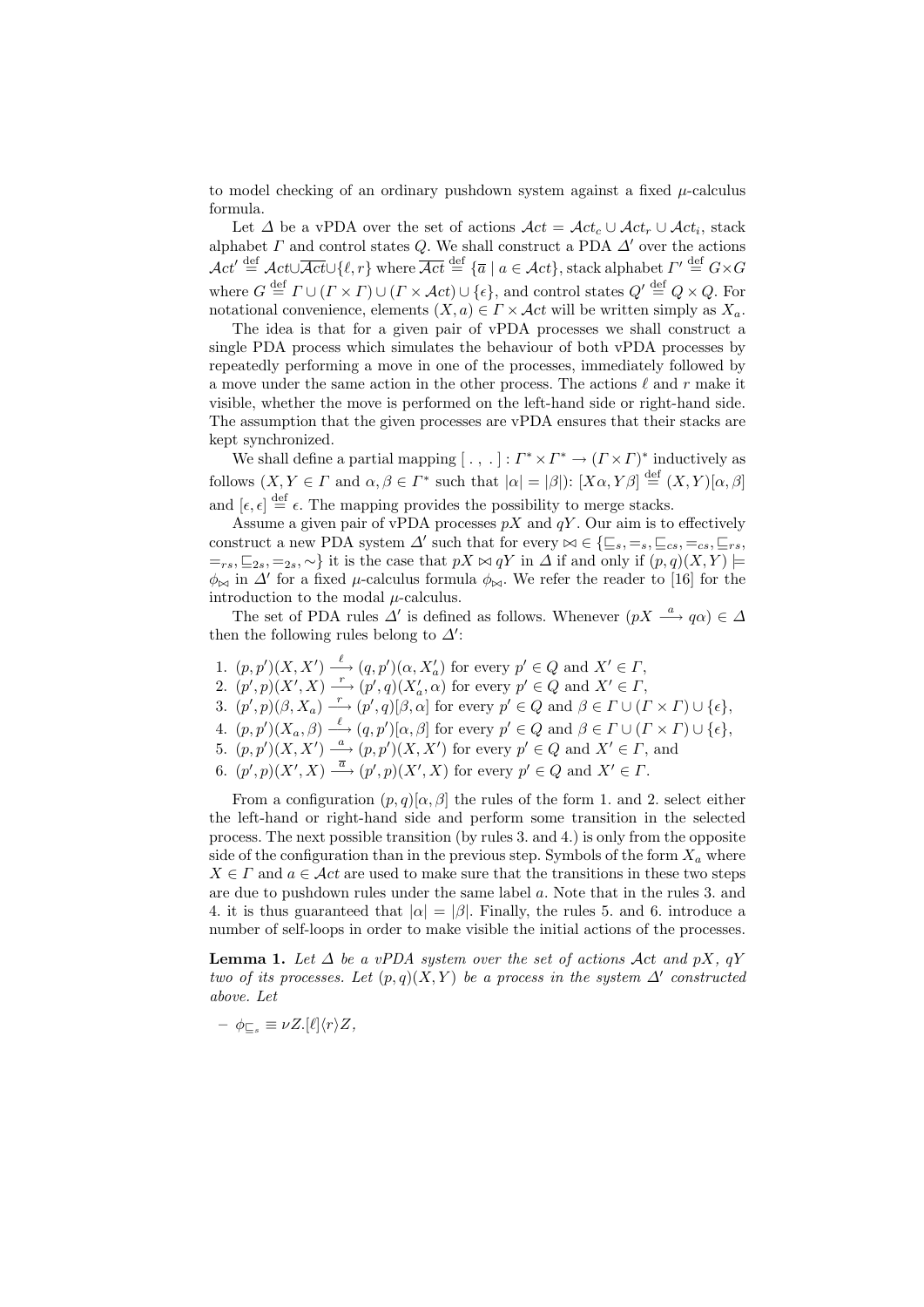$$
\phi_{=s} \equiv \phi_{\sqsubseteq_{s}} \wedge (\nu Z.[r]\langle \ell \rangle Z),
$$
\n
$$
-\phi_{\sqsubseteq_{cs}} \equiv \nu Z.([\ell]\langle r \rangle Z \wedge (\langle \mathcal{A}ct \rangle tt \Leftrightarrow \langle \overline{\mathcal{A}ct} \rangle tt)),
$$
\n
$$
-\phi_{=cs} \equiv \phi_{\sqsubseteq_{cs}} \wedge \nu Z.([\Gamma]\langle \ell \rangle Z \wedge (\langle \mathcal{A}ct \rangle tt \Leftrightarrow \langle \overline{\mathcal{A}ct} \rangle tt)),
$$
\n
$$
-\phi_{\sqsubseteq_{rs}} \equiv \nu Z.([\ell]\langle r \rangle Z \wedge \bigwedge (\langle \mathcal{A}ct \rangle tt \Leftrightarrow \langle \overline{\mathcal{a}} \rangle tt)),
$$
\n
$$
-\phi_{=rs} \equiv \phi_{\sqsubseteq_{rs}} \wedge \nu Z.([\Gamma]\langle \ell \rangle Z \wedge \bigwedge (\langle \mathcal{a} \rangle tt \Leftrightarrow \langle \overline{\mathcal{a}} \rangle tt)),
$$
\n
$$
-\phi_{\sqsubseteq_{2s}} \equiv \nu Z.([\ell]\langle r \rangle Z \wedge (\nu Z'.[\Gamma]\langle \ell \rangle Z'))),
$$
\n
$$
-\phi_{=2s} \equiv \phi_{\sqsubseteq_{2s}} \wedge \nu Z.([\Gamma]\langle \ell \rangle Z \wedge (\nu Z'.[\ell]\langle r \rangle Z'))),
$$
\n
$$
-\phi_{\negeq_{2s}} \equiv \phi_{\sqsubseteq_{2s}} \wedge \nu Z.([\Gamma]\langle \ell \rangle Z \wedge (\nu Z'.[\ell]\langle r \rangle Z'))),
$$
\n
$$
-\phi_{\sim} \equiv \nu Z.[\ell, r]\langle \ell, r \rangle Z.
$$

For every  $\bowtie \in \{\subseteq_s, =_s, \subseteq_{cs}, =_{cs}, \subseteq_{rs}, =_{rs}, \subseteq_{2s}, =_{2s}, \sim\}$  it holds that  $pX \bowtie qY$  if and only if  $(p, q)(X, Y) \models \phi_{\bowtie}.$ 

Theorem 1. Simulation, completed simulation, ready simulation and 2-nested simulation preorders and equivalences, as well as bisimulation equivalence are decidable on vPDA and all these problems are EXPTIME-complete.

Proof. EXPTIME-hardness (for all relations between simulation preorder and bisimulation equivalence) follows from [17] as the pushdown automaton constructed in the proof is in fact a vPDA.

For the containment in EXPTIME observe that all our equivalence checking problems are reduced in polynomial time to model checking of a pushdown automaton against a fixed size formula of modal  $\mu$ -calculus. The complexity of the model checking problem for a pushdown automaton with  $m$  states and  $k$ stack symbols and a formula of the size  $n_1$  and of the alternation depth  $n_2$  is  $O((k2^{cmn_1n_2})^{n_2})$  for some constant c [25]. In our case for a given vPDA system with m states and k stack symbols we construct a PDA system with  $m^2$  states and with  $O(k^3 \cdot |\mathcal{A}ct|)$  stack symbols (used in the transition rules). Hence the overall time complexity of checking whether two vPDA processes  $pX$  and  $qY$ are equivalent is  $(k^3 \cdot | \mathcal{A}ct|)2^{O(m^2)}$ . The contract of the contract of  $\Box$ 

#### 3.2 Visibly Basic Process Algebra

We shall now focus on the complexity of preorder/equivalence checking for vBPA, a strict subclass of vPDA.

Theorem 2. Simulation, completed simulation, ready simulation and 2-nested simulation preorders and equivalences, as well as bisimulation equivalence are P-complete on vBPA.

Proof. Recall that a vBPA process is a vPDA processes with a single control state. By using the arguments from the proof of Theorem 1, the complexity of equivalence checking on vBPA is therefore  $O(k^3 \cdot |\mathcal{A}ct|)$  where k is the cardinality of the stack alphabet (and where  $m = 1$ ). P-hardness was proved in [21] even for finite-state systems.  $\Box$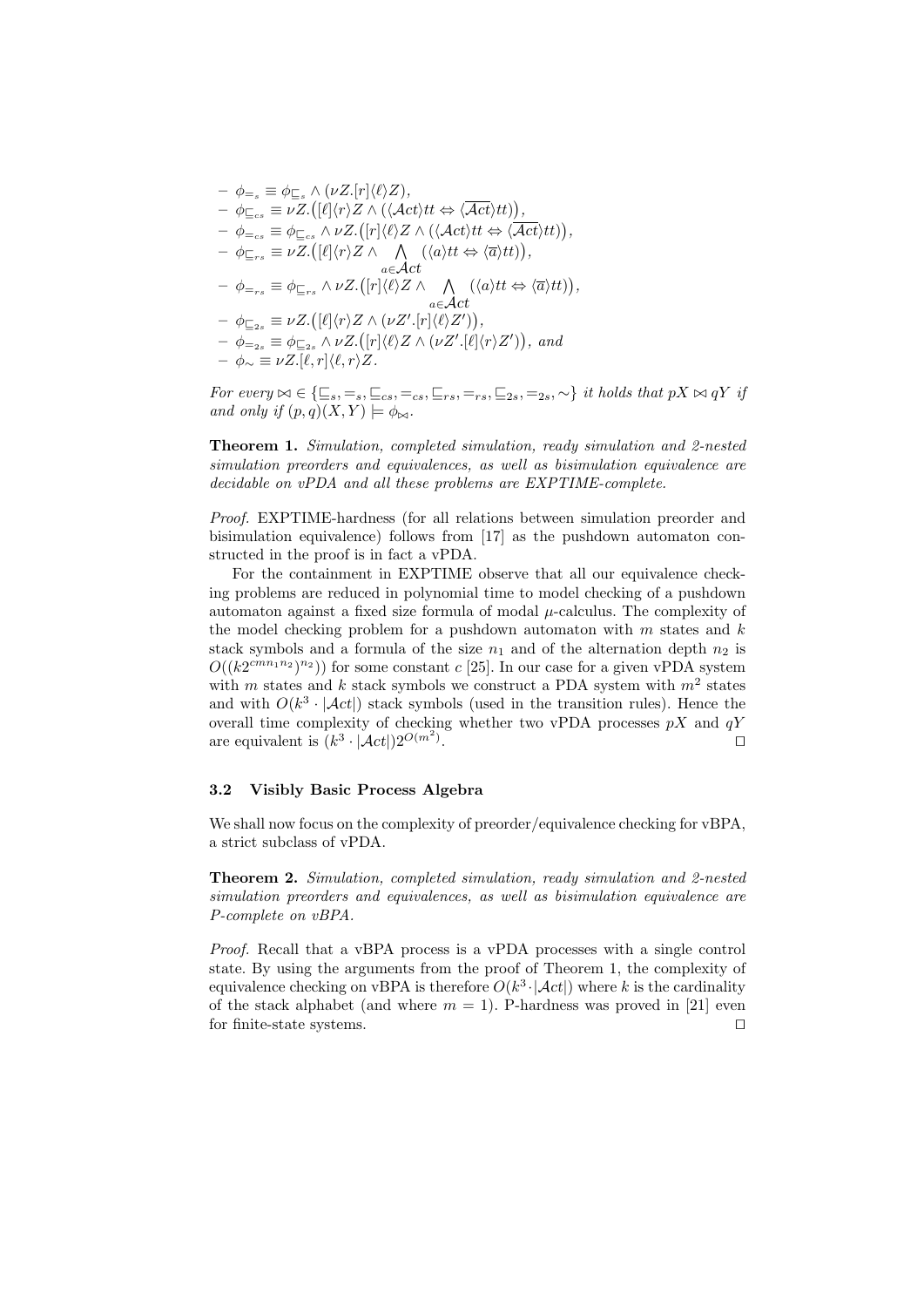

Fig. 1. Transformation of a vBPA into a finite-state system

In fact, for vBPA we can introduce even better complexity upper bounds by reducing it to preorder/equivalence checking on finite-state systems.

Theorem 3. Simulation, completed simulation, ready simulation and 2-nested simulation preorders and equivalences, as well as bisimulation equivalence on vBPA is reducible to checking the same preorder/equivalence on finite-state systems. For any vBPA process  $\Delta$  (with the natural requirement that every stack symbol appears at least in one rule from  $\Delta$ ), the reduction is computable in time  $O(|\Delta|)$  and outputs a finite-state system with  $O(|\Delta|)$  states and  $O(|\Delta|)$  transitions.

*Proof.* Let  $\mathcal{A}ct = \mathcal{A}ct_c \cup \mathcal{A}ct_r \cup \mathcal{A}ct_i$  be the set of actions and let  $\Gamma$  be the stack alphabet of a given vBPA system  $\Delta$  (we shall omit writing the control states as this is a singleton set). Let  $S \stackrel{\text{def}}{=} \{(Y, Z) \in \Gamma \times \Gamma \mid \exists (X \stackrel{a}{\longrightarrow} YZ) \in$  $\Delta$  for some  $X \in \Gamma$  and  $a \in \mathcal{A}ct_c$ . We construct a finite-state transition system  $T = (I \cup \{\epsilon\} \cup S, \mathcal{A}ct \cup \{1,2\}, \Longrightarrow)$  for fresh actions 1 and 2 as follows. For every vBPA rule  $(X \stackrel{a}{\longrightarrow} \alpha) \in \Delta$ , we add the transitions:

- $X \stackrel{a}{\Longrightarrow} \epsilon$  if  $a \in \mathcal{A}ct_r$  (and  $\alpha = \epsilon$ ),
- $X \stackrel{a}{\Longrightarrow} Y$  if  $a \in \mathcal{A}ct_i$  and  $\alpha = Y$ ,
- $X \stackrel{a}{\Longrightarrow} (Y, Z)$  if  $a \in \mathcal{A}ct_c$  and  $\alpha = YZ$ ,
- $(Y, Z) \stackrel{1}{\Longrightarrow} Y$  if  $a \in \mathcal{A}ct_c$  and  $\alpha = YZ$ , and
- $(Y, Z)$  ⇒ Z if  $a \in \mathcal{A}ct_c$  and  $\alpha = YZ$  such that  $Y \longrightarrow^* \epsilon$ .

Note that the set  $\{Y \in \Gamma \mid Y \longrightarrow^* \epsilon\}$  can be (by standard techniques) computed in time  $O(|\Delta|)$ . Moreover, the finite-state system T has  $O(|\Delta|)$  states and  $O(|\Delta|)$  transitions. See Figure 1 for an example of the transformation.

Let us now observe that in vBPA systems we have the following decomposition property. It is the case that  $X\alpha \sim X'\alpha'$  in  $\Delta$  (where  $X, X' \in \Gamma$  and  $\alpha, \alpha' \in \Gamma^*$ ) if and only if in  $\Delta$  the following two conditions hold: (i)  $X \sim X'$  and (ii) if  $(X \longrightarrow^* \epsilon$  or  $X' \longrightarrow^* \epsilon$ ) then  $\alpha \sim \alpha'$ . Hence for any  $X, Y \in \Gamma$  we have that  $X \sim Y$  in  $\Delta$  iff  $X \sim Y$  in T. It is easy to check that the fact above holds also for any other preorder/equivalence as stated by the theorem.  $\Box$ 

This means that for preorder/equivalence checking on vBPA we can use the efficient algorithms already developed for finite-state systems. For example, for finite-state transition systems with  $k$  states and  $t$  transitions, bisimilarity can be decided in time  $O(t \log k)$  [19]. Hence bisimilarity on a vBPA system  $\Delta$  is decidable in time  $O(|\Delta| \cdot \log |\Delta|)$ .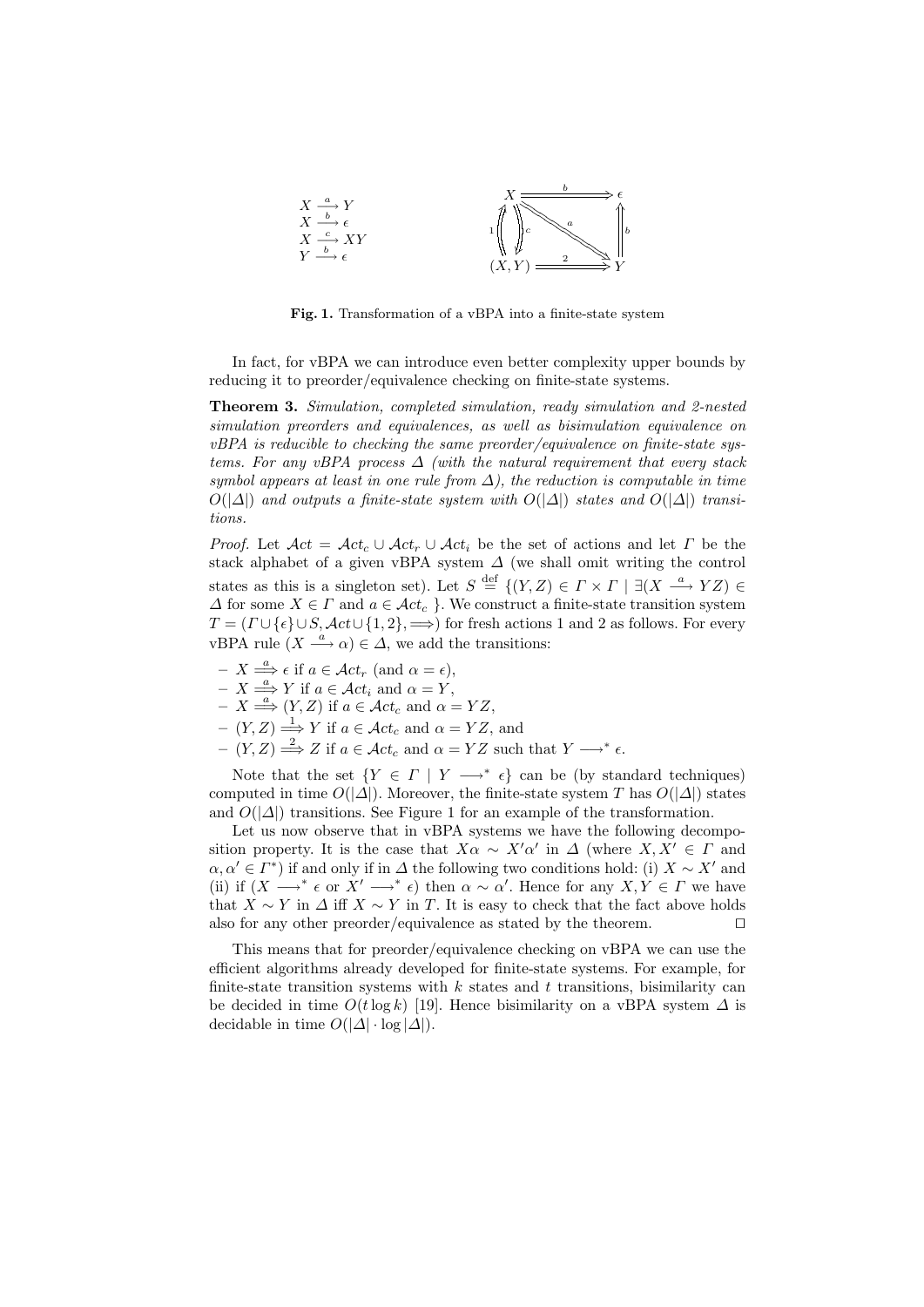#### 3.3 Visibly One-Counter Automata

We will now continue with studying preorder/equivalence checking problems on v1CA, a strict subclass of vPDA and an incomparable class with vBPA (w.r.t. bisimilarity). We start by showing PSPACE-hardness of the problems. The proof is by reduction from a PSPACE-complete problem of emptiness of one-way alternating finite automata over one-letter alphabet [11].

A one-way alternating finite automaton over one-letter alphabet is a 5-tuple  $A = (Q_{\exists}, Q_{\forall}, q_0, \delta, F)$  where  $Q_{\exists}$  and  $Q_{\forall}$  are finite and disjoint sets of existential, resp. universal control states,  $q_0 \in Q_{\exists} \cup Q_{\forall}$  is the initial state,  $F \subseteq Q_{\exists} \cup Q_{\forall}$  is the set of final states and  $\delta: Q_{\exists} \cup Q_{\forall} \to 2^{Q_{\exists} \cup Q_{\forall}}$  is the transition function.

A computational tree for an input word of the form  $I<sup>n</sup>$  (where n is a natural number and  $I$  is the only letter in the input alphabet) is a tree where every branch has exactly  $n+1$  nodes labelled by control states from  $Q_{\exists} \cup Q_{\forall}$  such that the root is labelled with  $q_0$  and every non-leaf node that is already labelled by some  $q \in Q_{\exists} \cup Q_{\forall}$  such that  $\delta(q) = \{q_1, \ldots, q_k\}$  has either

– one child labelled by  $q_i$  for some  $i, 1 \leq i \leq k$ , if  $q \in Q_{\exists}$ , or

– k children labelled by  $q_1, \ldots, q_k$ , if  $q \in Q_{\forall}$ .

A computational tree is accepting if the labels of all its leaves are final (i.e. belong to F). The language of A is defined by  $L(A) \stackrel{\text{def}}{=} \{I^n \mid I \in \mathbb{R}^n : I \in \mathbb{R}^n : I \in \mathbb{R}^n : I \in \mathbb{R}^n : I \in \mathbb{R}^n : I \in \mathbb{R}^n : I \in \mathbb{R}^n : I \in \mathbb{R}^n \}$  $I<sup>n</sup>$  has some accepting computational tree }.

The emptiness problem for one-way alternating finite automata over oneletter alphabet (denoted as EMPTY) is to decide whether  $L(A) = \emptyset$  for a given automaton A. The problem Empty is known to be PSPACE-complete due to Holzer [11].

In what follows we shall demonstrate a polynomial time reduction from Empty to equivalence/preorder checking on visibly one-counter automata. We shall moreover show the reduction for any (arbitrary) relation between simulation preorder and bisimulation equivalence. This in particular covers all preorders/equivalences introduced in this paper.

Lemma 2. All relations between simulation preorder and bisimulation equivalence are PSPACE-hard on v1CA.

*Proof.* Let  $A = (Q_{\exists}, Q_{\forall}, q_0, \delta, F)$  be a given instance of EMPTY. We shall construct a visibly one-counter automaton  $\Delta$  over the set of actions  $\mathcal{A}ct_c \stackrel{\text{def}}{=} \{i\},\$  $\mathcal{A}ct_r \stackrel{\text{def}}{=} \{d_q \mid q \in Q_{\exists} \cup Q_{\forall}\}, \mathcal{A}ct_i \stackrel{\text{def}}{=} \{a, e\}$  and with control states  $Q \stackrel{\text{def}}{=}$  $\{p, p', t\} \cup \{q, q', t_q \mid q \in Q_{\exists} \cup Q_{\forall}\}\$  such that

- if  $L(A) = \emptyset$  then Defender has a winning strategy from  $pZ$  and  $p'Z$  in the bisimulation game (i.e.  $pZ \sim p'Z$ ), and
- if  $L(A) \neq \emptyset$  then Attacker has a winning strategy from pZ and p'Z in the simulation preorder game (i.e.  $pZ \not\subseteq_s p'Z$ ).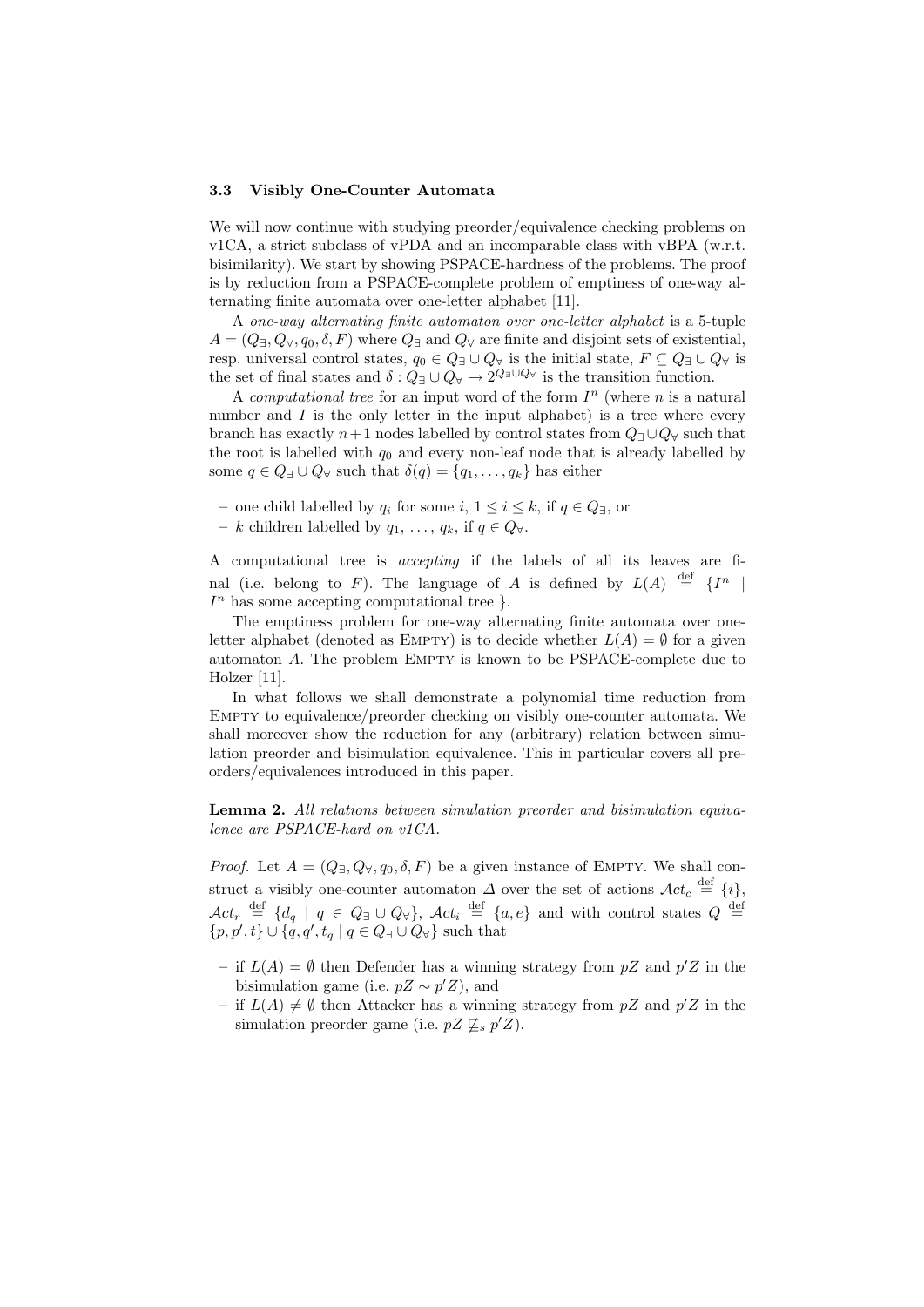The intuition is that Attacker generates some counter value  $n$  in both of the processes  $pZ$  and  $p'Z$  and then switches into a checking phase by changing the configurations to  $q_0(n)$  and  $q'_0(n)$ . Now the players decrease the counter and change the control states according to the function  $\delta$ . Attacker selects the successor in any existential configuration, while Defender makes the choice of the successor in every universal configuration. Attacker wins if the players reach a pair of configurations  $q(0)$  and  $q'(0)$  where  $q \in F$ .

We shall now define the set of rules  $\Delta$ . The initial rules allow Attacker (by performing repeatedly the action  $i$ ) to set the counter into an arbitrary number, i.e., Attacker generates a candidate word from  $L(A)$ .

| $pZ \stackrel{i}{\longrightarrow} pIZ$  | $p'Z \stackrel{i}{\longrightarrow} p'IZ$  |
|-----------------------------------------|-------------------------------------------|
| $pI \stackrel{i}{\longrightarrow} pII$  | $p'I \stackrel{i}{\longrightarrow} p'II$  |
| $pZ \stackrel{a}{\longrightarrow} q_0Z$ | $p'Z \stackrel{a}{\longrightarrow} q'_0Z$ |
| $pI \stackrel{a}{\longrightarrow} q_0I$ | $p'I \stackrel{a}{\longrightarrow} q'_0I$ |

Observe that Attacker is at some point forced to perform the action  $a$  (an infinite play is winning for Defender) and switch to the checking phase starting from  $q_0(n)$  and  $q'_0(n)$ .

Now for every existential state  $q \in Q_{\exists}$  with  $\delta(q) = \{q_1, \ldots, q_k\}$  and for every  $i \in \{1, \ldots, k\}$  we add the following rules.

$$
qI \xrightarrow{d_{q_i}} q_i \qquad q'I \xrightarrow{d_{q_i}} q_i'
$$

This means that Attacker can decide on the successor  $q_i$  of q and the players in one round move from the pair  $q(n)$  and  $q'(n)$  into  $q_i(n-1)$  and  $q'_i(n-1)$ .

Next for every universal state  $q \in Q_{\forall}$  with  $\delta(q) = \{q_1, \ldots, q_k\}$  and for every  $i \in \{1, \ldots, k\}$  we add the rules

$$
\begin{array}{lll}\n qI & \xrightarrow{a} & tI & q'I & \xrightarrow{a} & t_{q_i}I \\
qI & \xrightarrow{a} & t_{q_i}I\n \end{array}
$$

and for every  $q, r \in Q_{\exists} \cup Q_{\forall}$  such that  $q \neq r$  we add

$$
tI \xrightarrow{d_q} q \qquad t_q I \xrightarrow{d_q} q'
$$

$$
t_q I \xrightarrow{d_r} r.
$$

These rules are more complex and they correspond to a particular implementation of so called Defender's Choice Technique (for further examples see e.g. [15]). We shall explain the idea by using Figure 2. Assume that  $q \in Q_{\forall}$  and  $\delta(q) = \{q_1, \ldots, q_k\}.$  In the first round of the bisimulation game starting from  $q(n)$  and  $q'(n)$  where  $n > 0$ , Attacker is forced to take the move  $q(n) \stackrel{a}{\longrightarrow} t(n)$ . On any other move Defender answers by immediately reaching a pair of syntactically equal processes (and thus wins the game). Defender's answer on Attacker's move  $q(n) \stackrel{a}{\longrightarrow} t(n)$  is to perform  $q'(n) \stackrel{a}{\longrightarrow} t_{q_i}(n)$  for some  $i \in \{1, \ldots, k\}$ . The second round thus starts from the pair  $t(n)$  and  $t_{q_i}(n)$ . Should Attacker choose to play the action  $d_r$  for some state r such that  $r \neq q_i$  (on either side), Defender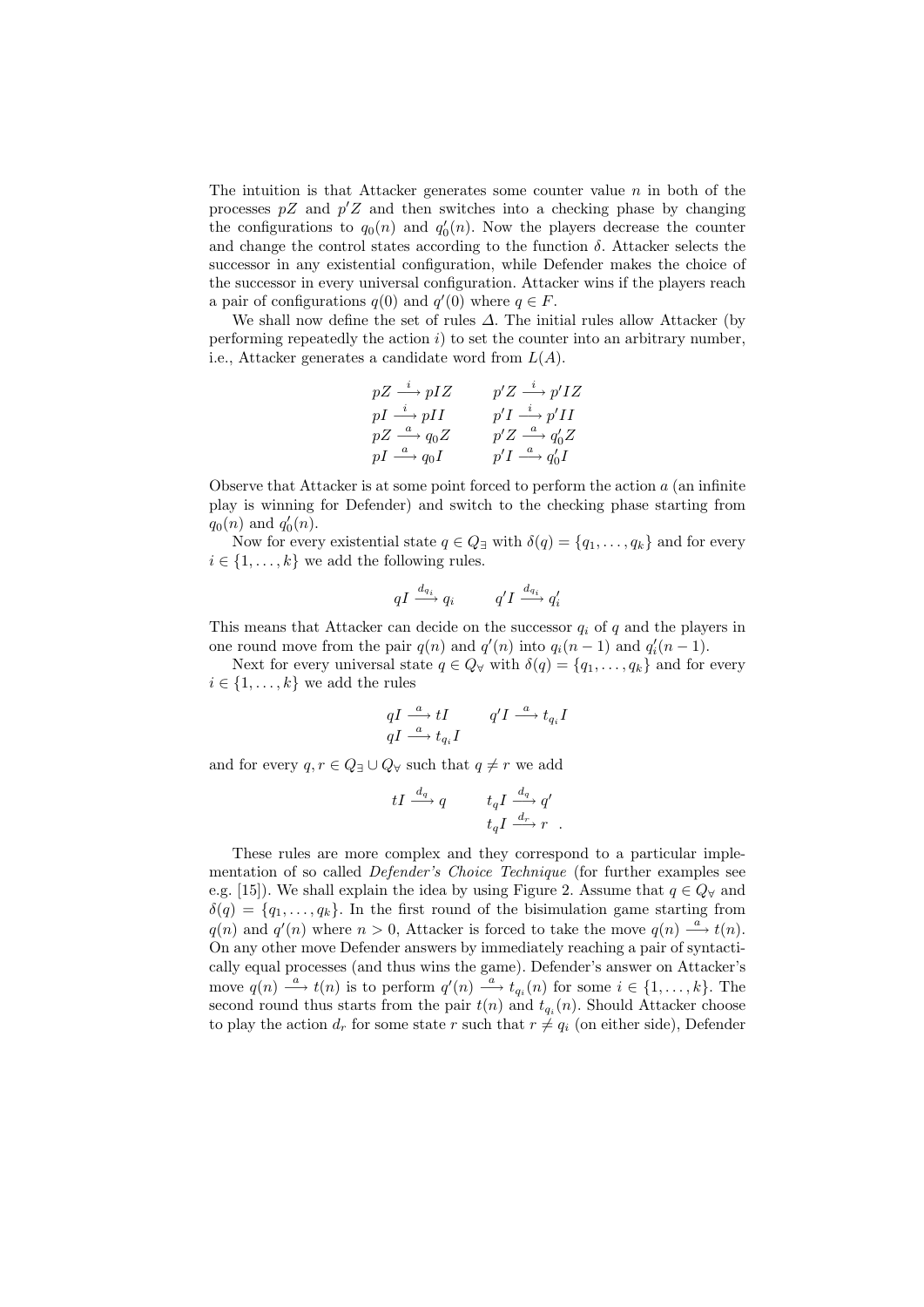

**Fig. 2.** Defender's Choice:  $q \in Q_{\forall}$  and  $\delta(q) = \{q_1, \ldots, q_k\}$ 

can again reach a syntactic equality and wins. Hence Attacker is forced to play the action  $d_{q_i}$  on which Defender answers by the same action in the opposite process and the players reach the pair  $q_i(n-1)$  and  $q'_i(n-1)$ . Note that it was Defender who selected the new control state  $q_i$ .

Finally, for every  $q \in F$  we add the rule

 $qZ \stackrel{e}{\longrightarrow} qZ$ .

It is easy to see that  $\Delta$  is a visibly one-counter automaton. Moreover, if  $L(A) = \emptyset$  then  $pZ \sim p'Z$ , and if  $L(A) \neq \emptyset$  then  $pZ \not\subseteq_s p'Z$ .

Remark 2. The reduction above works also for a strict subclass of one-counter automata called one-counter nets (where it is not allowed to test for zero, see e.g. [13]). It is enough to replace the final rule  $qZ \stackrel{e}{\longrightarrow} qZ$  with two new rules  $q \stackrel{e}{\longrightarrow} q$  and  $q'I \stackrel{e}{\longrightarrow} q'I$  for every  $q \in F$ . Moreover, a slight modification of the system allows to show PSPACE-hardness of simulation preorder checking between one-counter automata and finite-state systems and vice versa. Hence the previously know DP lower bounds [13] for all relations between simulation preorder and bisimulation equivalence on one-counter nets (and one-counter automata) as well as of simulation preorder/equivalence between one-counter automata and finite-state systems, and between finite-state systems and onecounter automata are raised to PSPACE-hardness.

We are now ready to state the precise complexity of (bi)simulation-like preorders/equivalences on visibly one-counter automata.

Theorem 4. Simulation, completed simulation, ready simulation and 2-nested simulation preorders and equivalences, as well as bisimulation equivalence are PSPACE-complete on v1CA.

Proof. PSPACE-hardness follows from Lemma 2. Containment in PSPACE is due to Lemma 1 and due to [23] where it was very recently showed that model checking modal  $\mu$ -calculus on one-counter automata is decidable in PSPACE.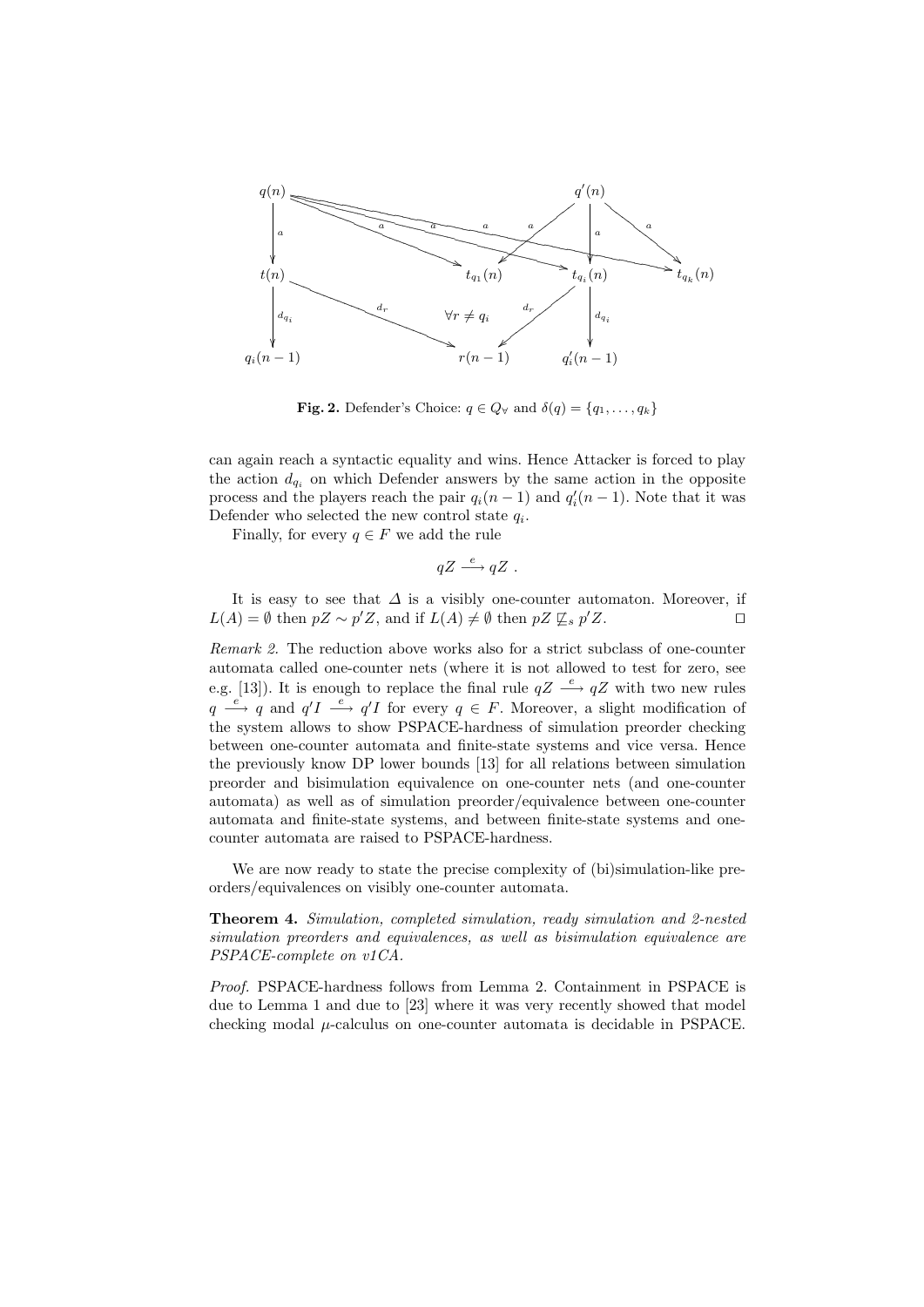The only slight complication is that the system used in Lemma 1 is not necessarily a one-counter automaton. All stack symbols are of the form  $(I, I)$  or  $(Z, Z)$  which is fine, except for the very top of the stack where more stack symbols are used. Nevertheless, by standard techniques, the top of the stack can be remembered in the control states in order to apply the result from [23].  $\Box$ 

## 4 Decidability of Regularity Checking

In this section we ask the question whether a given vPDA process is equivalent to some finite-state system. Should this be the case, we call the given process regular (w.r.t. the considered equivalence). The main result of this section is a semantical characterization of regular vPDA processes via the property of unbounded popping and a polynomial time decision algorithm to test whether a given process satisfies this property.

Let  $\mathcal{A}ct = \mathcal{A}ct_c\cup \mathcal{A}ct_r\cup \mathcal{A}ct_i$  be the set of actions of a given vPDA. We define a function  $h : \mathcal{A}ct \to \{-1, 0, +1\}$  by  $h(a) = +1$  for all  $a \in \mathcal{A}ct_c$ ,  $h(a) = -1$  for all  $a \in \mathcal{A}ct_r$ , and  $h(a) = 0$  for all  $a \in \mathcal{A}ct_i$ . The function h can be naturally extended to sequences of actions by  $h(a_1 \ldots a_n) = \sum_{i \in \{1, \ldots, n\}} h(a_i)$ . Observe now that for any computation  $p\alpha \stackrel{w}{\longrightarrow} q\beta$  we have  $|\beta| = |\alpha| + h(w)$ .

**Definition 1.** Let  $pX$  be a vPDA configuration. We say that  $pX$  provides unbounded popping if for every natural number d there is a configuration  $q\beta$  and a word  $w \in \mathcal{A}ct^*$  such that  $h(w) \leq -d$  and  $pX \longrightarrow^* q\beta \stackrel{w}{\longrightarrow}$ .

**Lemma 3.** Let  $pX$  be a vPDA configuration which provides unbounded popping. Then  $pX$  is not regular w.r.t. trace equivalence.

*Proof (Sketch)*. By contradiction. Let  $pX$  be trace equivalent to some finite-state system A with n states. Let us consider a trace  $w_1w_2$  such that  $pX \stackrel{w_1}{\longrightarrow} q\beta \stackrel{w_2}{\longrightarrow}$ for some  $q\beta$  and  $h(w_2) \leq -n$ . Such a trace must exist because pX provides unbounded popping. The trace  $w_1w_2$  must be executable also in A. However, because A has n states, during the computation on  $w_2$ , it must necessarily enter twice the same state such that it forms a loop on some substring  $w'$  of  $w_2$ . We can moreover assume that  $h(w') < 0$ . This means that by taking the loop sufficiently many times A can achieve a trace w with  $h(w) < 1$ . However, this trace is not possible from pX (any word w such that  $pX \stackrel{w}{\longrightarrow}$  satisfies that  $h(w) \ge -1$ ). This is a contradiction.  $\Box$ 

**Lemma 4.** Let  $pX$  be a vPDA configuration which does not provide unbounded popping. Then  $pX$  is regular w.r.t. isomorphism of labelled transition systems.

*Proof.* Assume that  $pX$  does not provide unbounded popping. In other words, there is a constant  $d_{max}$  such that for every process  $q\beta$  reachable from  $pX$  it is the case that for any computation starting from  $q\beta$ , the stack height  $|\beta|$  cannot be decreased by more than  $d_{max}$  symbols. This means that in any reachable configuration it is necessary to remember only  $d_{max}$  top-most stack symbols and hence the system can be up to isomorphism described as a finite-state system (in general of exponential size).  $\Box$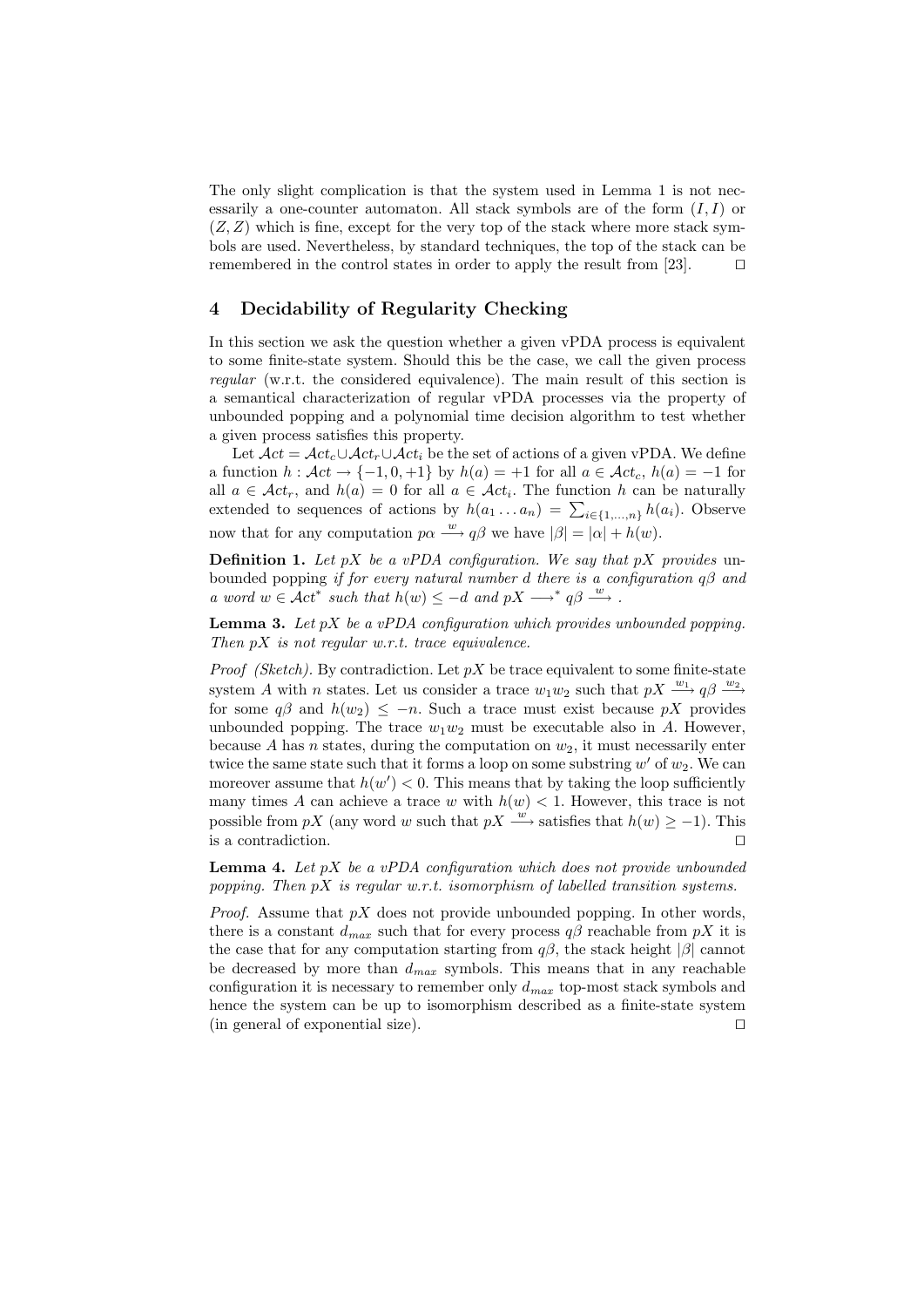**Theorem 5.** Let  $pX$  be a vPDA configuration. Then, for any equivalence relation between trace equivalence and isomorphism of labelled transition systems,  $pX$  provides unbounded popping if and only if  $pX$  is not regular.

*Proof.* Directly from Lemma 3 and Lemma 4.  $\Box$ 

**Theorem 6.** Regularity checking of  $vPDA$  w.r.t. any equivalence between trace equivalence and isomorphism of labelled transition systems (in particular also w.r.t. any equivalence considered in this paper) is decidable in deterministic polynomial time. The problems are P-complete for vPDA and vBPA and NL-complete for v1CA.

*Proof (Sketch)*. We can check for every  $q \in Q$  and  $Y \in \Gamma$  whether the regular set  $post^*(qY) \cap pre^*(\{r \in \mathbb{R}\})$  is infinite. If yes, this means that  $qY$  has infinitely many different successors (with higher and higher stacks) such that all of them can be completely emptied. To see whether a given vPDA process  $pX$ provides unbounded popping, it is now enough to test whether  $pX \in pre^*(qYT^*)$ for some  $qY$  satisfying the condition above. The test can be done in polynomial time because the sets pre<sup>∗</sup> and post<sup>∗</sup> are regular and computable in polynomial time as showed e.g. in [7]. The proofs of P-completeness and NL-completeness are in the full version of the paper.  $\Box$ 

## 5 Conclusion

|                 | $\sim$             | $\sqsubseteq_s$ and $\sqsubseteq_s$ | $\sim$ -regularity    |
|-----------------|--------------------|-------------------------------------|-----------------------|
| <b>PDA</b>      | decidable [22]     | undecidable [10]                    | ?                     |
|                 | EXPTIME-hard [17]  |                                     | EXPTIME-hard [17, 24] |
| vPDA            | in EXPTIME         | in EXPTIME                          | P-compl.              |
|                 | EXPTIME-hard [17]  | EXPTIME-hard [17]                   |                       |
| 1 <sub>CA</sub> | decidable [12]     | undecidable [14]                    | decidable [12]        |
|                 | <b>PSPACE-hard</b> |                                     | P-hard $[5, 24]$      |
| v1CA            | PSPACE-compl.      | PSPACE-compl.                       | NL-compl.             |
| <b>BPA</b>      | in 2-EXPTIME [8]   | undecidable [10]                    | in 2-EXPTIME $[9, 8]$ |
|                 | PSPACE-hard [24]   |                                     | PSPACE-hard [24]      |
| vBPA            | in P               | in P                                | P-compl.              |
|                 | $P$ -hard [5]      | P-hard $[21]$                       |                       |

In the following table we provide a comparison of bisimulation, simulation and regularity (w.r.t. bisimilarity) checking on PDA, 1CA, BPA and their subclasses vPDA, v1CA, vBPA. Results achieved in this paper are in bold.

In fact, our results about EXPTIME-completeness for vPDA, PSPACEcompleteness for v1CA and P-completeness for vBPA hold for all preorders and equivalences between simulation preorder and bisimulation equivalence studied in the literature (like completed simulation, ready simulation and 2-nested simulation). The results confirm a general trend seen in the classical language theory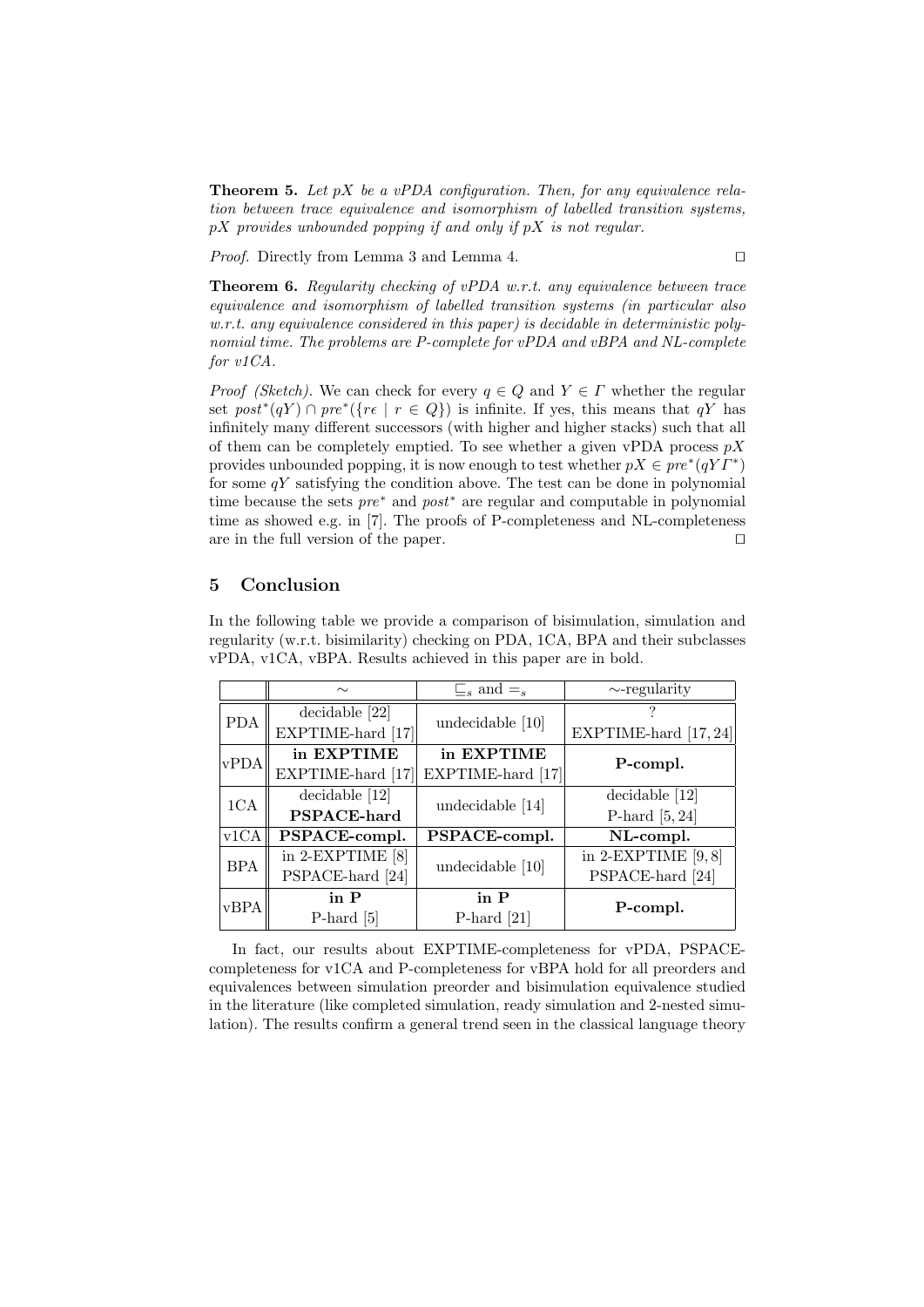of pushdown automata: a relatively minor restriction (from the practical point of view) of being able to distinguish call, return and internal actions often significantly improves the complexity of the studied problems and sometimes even changes undecidable problems into decidable ones, moreover with reasonable complexity upper bounds.

All the upper bounds proved in this paper are matched by the corresponding lower bounds. Here the most interesting result is PSPACE-hardness of preorder/equivalence checking on v1CA for all relations between simulation preorder and bisimulation equivalence. As noted in Remark 2, this proof improves also a number of other complexity lower bounds for problems on standard one-counter nets and one-counter automata, which were previously known to be only DPhard (DP-hardness is, most likely, a slightly stronger result than NP and co-NP hardness).

Finally, we have proved that for all the studied equivalences, the regularity problem is decidable in polynomial time. Checking whether an infinite-state process is equivalent to some regular one is a relevant question because many problems about such a process can be answered by verifying the equivalent finitestate system and for finite-state systems many efficient algorithms have been developed. A rather interesting observation is that preorder/equivalence checking on vBPA for preorders/equivalences between simulation and bisimilarity can be polynomially translated to verification problems on finite-state systems. On the other hand, the class of vBPA processes is significantly larger than the class of finite-state processes and hence the questions, whether for a given vPDA (or v1CA) process there is some equivalent vBPA process, are of a particular interest. We shall investigate these questions in the future research, as well as a generalization of the unbounded popping property for visibly pushdown automata that enable to perform return actions also on the empty stack.

Acknowledgments. I would like to thank Markus Lohrey for a discussion at ETAPS'06 and for a reference to PSPACE-completeness of the emptiness problem for alternating automata over one-letter alphabet. My thanks go also to the referees of CSL'06 for their useful comments and for suggesting the P-hardness proof of regularity checking for vPDA and vBPA.

#### References

- 1. L. Aceto, W. Fokkink, and A. Ingólfsdóttir. 2-nested simulation is not finitely equationally axiomatizable. In Proc. of STACS'01, vol. 2010 of LNCS, p. 39–50. Springer, 2001.
- 2. R. Alur, K. Etessami, and P. Madhusudan. A temporal logic of nested calls and returns. In Proc. of TACAS'04, vol. 2988 of LNCS, p. 467–481. Springer, 2004.
- 3. R. Alur, V. Kumar, P. Madhusudan, and M. Viswanathan. Congruences for visibly pushdown languages. In Proc. of ICALP'05, vol. 3580 of LNCS, p. 1102–1114. Springer, 2005.
- 4. R. Alur and P. Madhusudan. Visibly pushdown languages. In Proc. of STOC'04, p. 202–211. ACM Press, 2004.